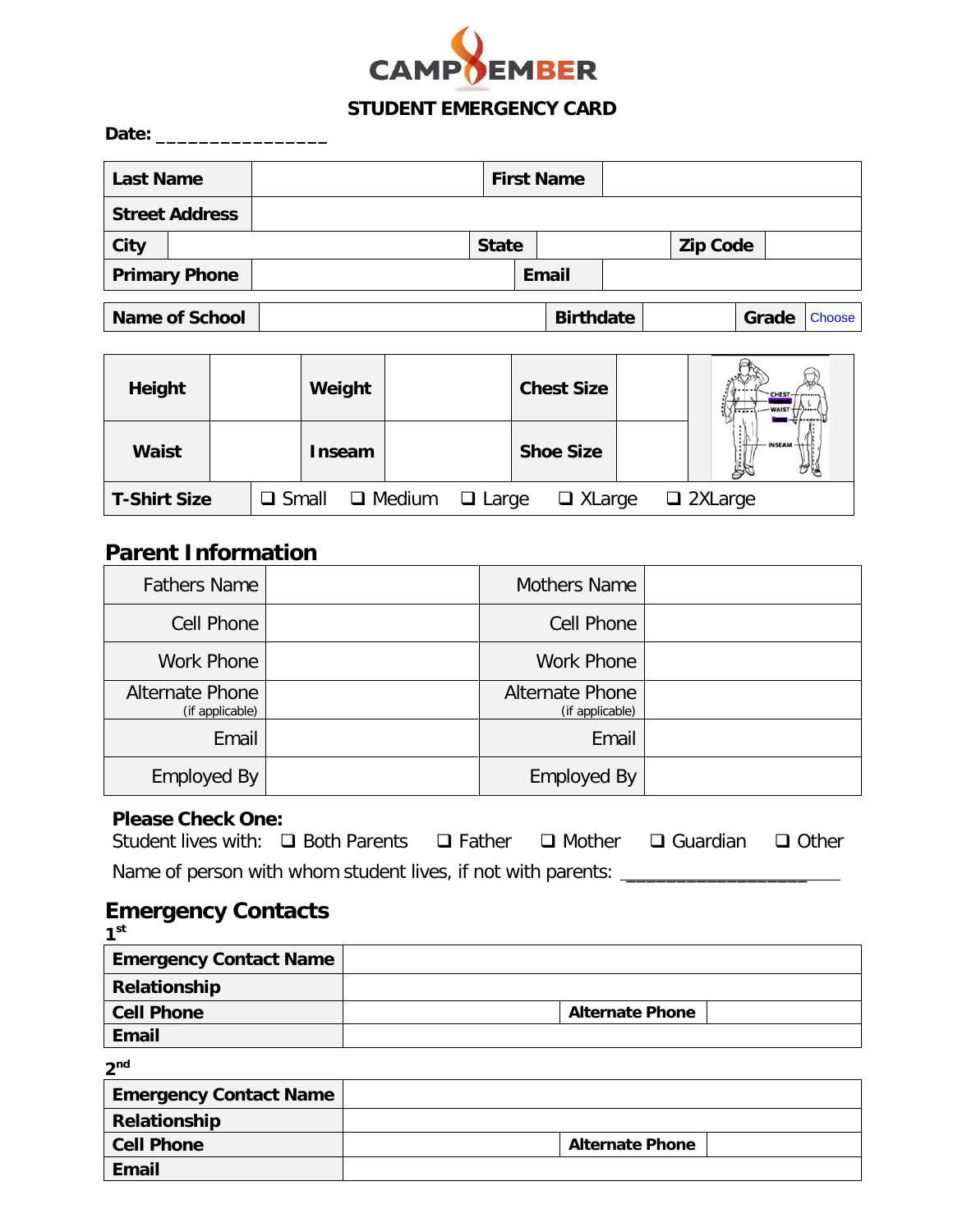

### **Insurance Information**

| <b>Insurance Carrier</b> |                         |              |  |
|--------------------------|-------------------------|--------------|--|
| Policy $#$               |                         | Member $#$   |  |
| Medicaid?                | $\Box$ Yes<br>$\Box$ No | Medicaid $#$ |  |

| <b>Physician Name</b>    |                                                                                                                 |                         |  |
|--------------------------|-----------------------------------------------------------------------------------------------------------------|-------------------------|--|
| <b>Physician Office</b>  |                                                                                                                 |                         |  |
| <b>Name of Physician</b> |                                                                                                                 |                         |  |
| <b>Office Number</b>     |                                                                                                                 | <b>Emergency Number</b> |  |
| If Other Explain         | Dietary Needs/Requirements: $\Box$ Yes<br>If Yes $\Box$ Vegetarian $\Box$ Gluten Free $\Box$ Vegan $\Box$ Other | $\Box$ No               |  |

### **Allergies/Medications**

Are you allergic to or do you have any adverse reaction to any of the following?

| <b>Yes</b> | <b>No</b> | <b>Allergy or</b><br><b>Reaction</b> | <b>Explain</b>               | <b>Tolerance</b>                                            |
|------------|-----------|--------------------------------------|------------------------------|-------------------------------------------------------------|
|            |           | Medication                           | Type:<br><b>Action Plan:</b> | $\blacksquare$ Intolerant<br>□ Moderate<br><b>□</b> Severe  |
|            |           | Food                                 | Type:<br><b>Action Plan:</b> | Intolerant<br>$\blacksquare$ Moderate<br>$\square$ Severe   |
|            |           | Plants                               | Type:<br><b>Action Plan:</b> | $\blacksquare$ Intolerant<br>□ Moderate<br>$\square$ Severe |
|            |           | Insect<br><b>Bites/Stings</b>        | Type:<br><b>Action Plan:</b> | $\blacksquare$ Intolerant<br>□ Moderate<br><b>□</b> Severe  |
|            |           |                                      | Type:<br><b>Action Plan:</b> | $\blacksquare$ Intolerant<br>□ Moderate<br>$\square$ Severe |
|            |           |                                      | Type:<br><b>Action Plan:</b> | $\blacksquare$ Intolerant<br>□ Moderate<br><b>□</b> Severe  |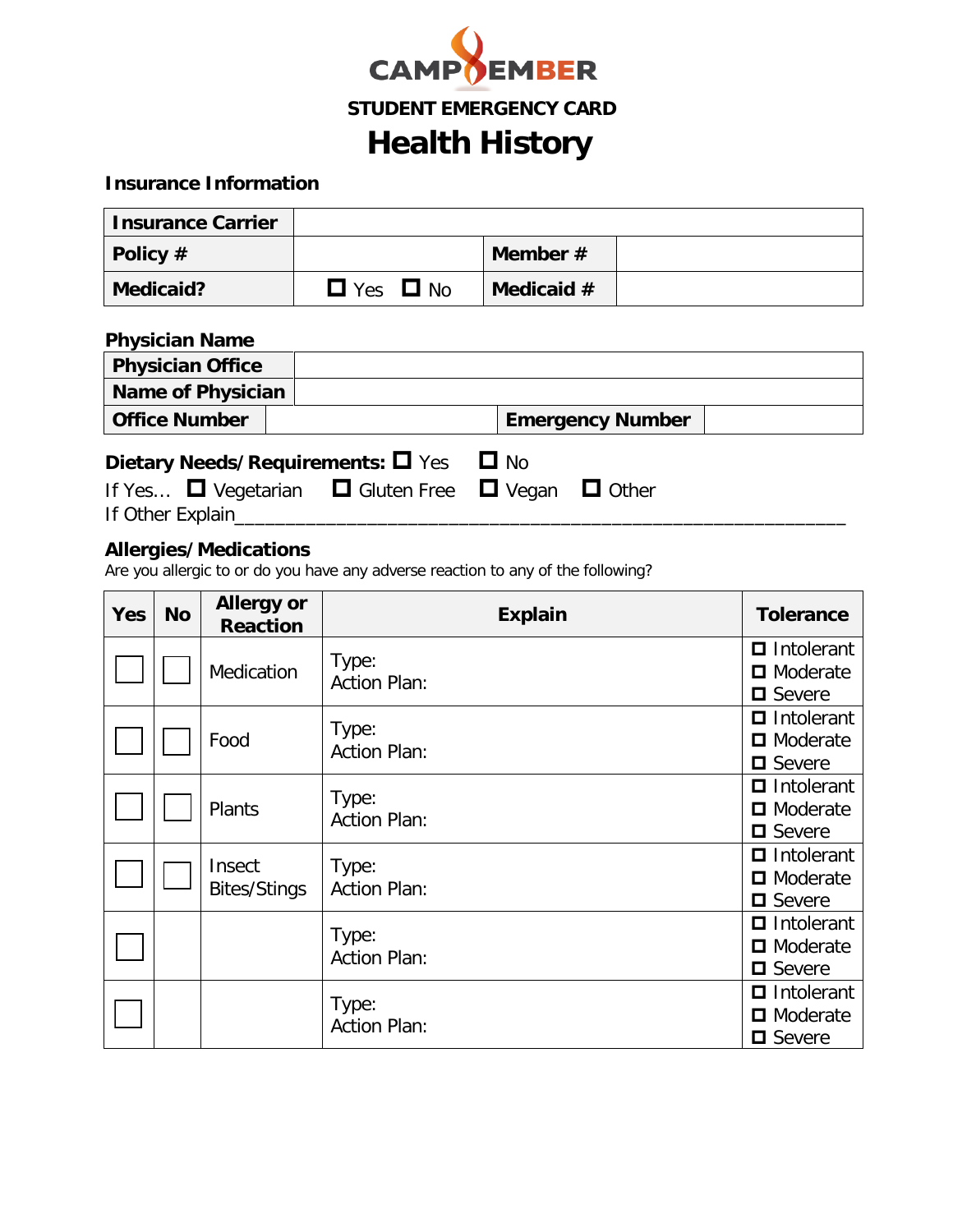

### **STUDENT EMERGENCY CARD**

**List all medications currently used, including any over the counter medications.**

Check here if **NO medications are routinely taken**.

| <b>Medication</b> | Dose   Frequency | Reason |
|-------------------|------------------|--------|
|                   |                  |        |
|                   |                  |        |
|                   |                  |        |
|                   |                  |        |
|                   |                  |        |
|                   |                  |        |

I give my permission for the Camp Ember staff to contact the prescribing physician regarding this medication.

*Print Name of Parent / Guardian*

**Signature of Parent / Guardian** *Date* 

#### **Prescriptions Medications**

| <b>Medication</b>    |  | <b>Dosage</b> |  |
|----------------------|--|---------------|--|
| <b>Purpose</b>       |  |               |  |
| Time(s) to be given: |  |               |  |

**Signature of Physician Date** 

| <b>Medication</b>    |  | <b>Dosage</b> |  |
|----------------------|--|---------------|--|
| <b>Purpose</b>       |  |               |  |
| Time(s) to be given: |  |               |  |

**Signature of Physician Date** 

**Medication Dosage Purpose Time(s) to be given:**



**Signature of Physician Date**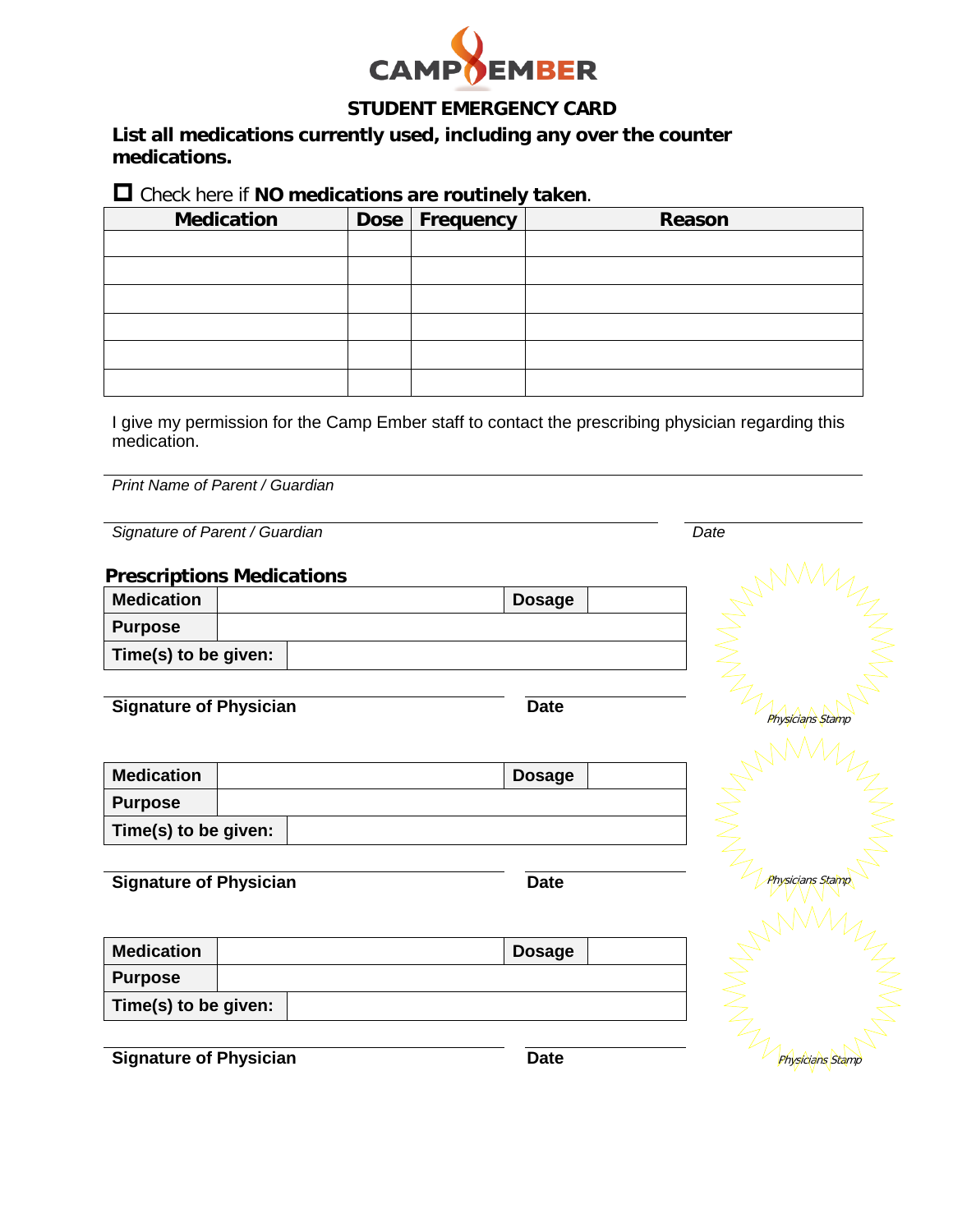

## **PARENT / GUARDIAN AUTHORIZATIONS**

#### **Medical Release**

In the event of an emergency, I understand that a reasonable effort will be made to contact me. If I cannot be reached, I hereby authorize a representative of Camp Ember to act on my behalf to seek emergency medical care or treatment for my child. I further give my permission to any physician or other qualified medical personnel to administer any and all emergency medical care, which they deem necessary. If I cannot be reached, I give my permission for any advisable medical services provided, and agree to accept liability for payment of those services.

#### **MEDICATION AGREEMENT**

I hereby request and give my permission to Camp Ember staff to administer medication to my child. I understand that it is my responsibility to provide the medication in the original pharmacy/or physician labeled container that has the correct medication dosage identified for my student. I also understand the camp may not alter or change any medications from their original form (cut or half pills, etc.)

## **Any prescription changes will require an additional signed and completed Medication Agreement.**

*Print Name of Parent / Guardian*

*Signature of Parent / Guardian Date*

# **Who will be picking up your student?**

| Contact Name      |              |  |
|-------------------|--------------|--|
| Relationship      |              |  |
| <b>Cell Phone</b> | <b>Email</b> |  |